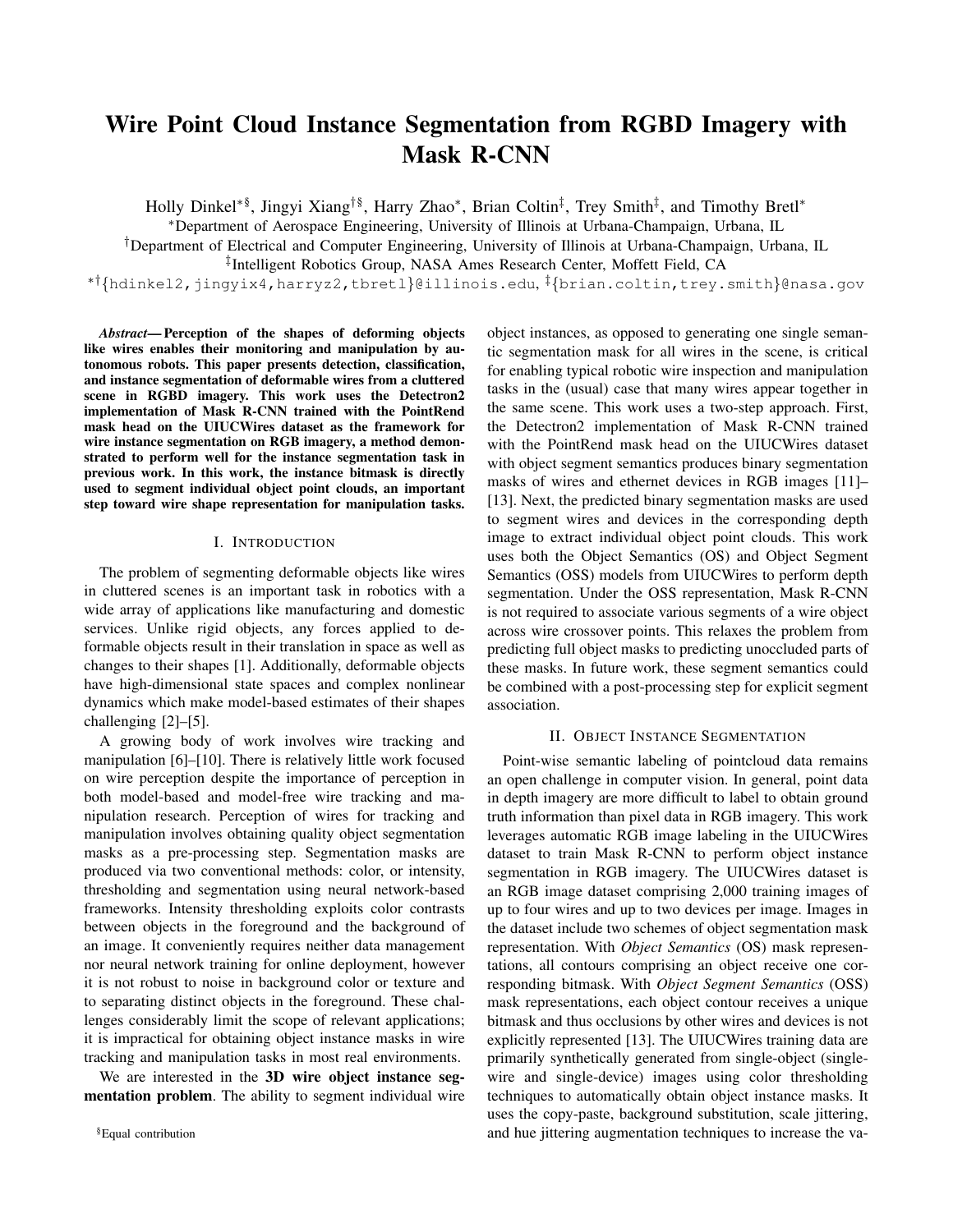

Fig. 1. In the proposed perception pipeline, an RGB image is segmented using Mask R-CNN with the PointRend (PR) mask head trained on the UIUCWires dataset with Object Segment Semantics (OSS) annotations. The predicted instance segmentation computed by Mask R-CNN is used to segment the RGB image ( [13]) and its associated depth image to obtain a point cloud segmented by object instance (this work).

riety of wire configurations and environmental noise classes present in the dataset [14]. This method enables automatic labeling of images comprising wires of the same color or of the same color as the background.

Mask R-CNN is the state-of-the-art method of object instance segmentation [12]. It performs object detection (classification), localization (bounding-box prediction), and instance segmentation (instance-level mask prediction). It includes a two-stage training procedure. In the convolutional backbone, a region proposal network performs feature extraction and generates candidate bounding boxes [15]. The second stage includes the network *head* which performs classification and bounding box recognition in parallel with segmentation mask prediction over each region of interest. The Mask R-CNN architecture is optimized according to a multi-task loss on sampled regions of interest according to

$$
L = L_{cls} + L_{box} + L_{mask}.\tag{1}
$$

where  $L_{cls}$  is the log loss of the predicted class probability,  $L_{box}$  is the Smooth L1-loss optimizing the difference between the true and predicted bounding box dimensions and center coordinates, and  $L_{mask}$  is the average binary crossentropy loss.

The PointRend (PR) mask head is well-suited for refinement of detailed segmentations [11]. During inference, PR iteratively computes the mask prediction. It includes a point selection strategy which adaptively selects the most-uncertain pixels in an image that likely lie on object boundaries and interpolates their pixel values using the values of the four nearest neighbors.

## III. PERCEPTION OF WIRES IN IMAGERY

Previous work automatically generates semantic labels for a wire data set using chroma-key separation [16]. Each image in the data set has a corresponding segmentation mask which describes the segmentation for every wire in the scene. The approach used to automatically label these images is unable to distinguish between wire objects in a scene. The semantic segmentation frameworks which are trained on this data set are also not designed for instance-level tasks [17].

Other work on wire perception in RGB imagery performs wire segmentation without complex classification, localization, and mask prediction architectures. The Ariadne algorithm first detects wire terminals using a convolutional neural network, then performs a biased random walk over the region adjacency graph of the source image according to the color histogram and curvature likelihood of each superpixel [10]. For visually-distinct wire instances with distinct color and curvature properties, the Ariadne algorithm can distinguish individual wire instances and perform wire segmentation under occlusion.

Ariadne+ is the first method to address the wire instance segmentation problem using deep learning; it is more robust to noise than Ariadne [18]. Ariadne+ is initialized with a binary semantic segmentation mask to identify all wires in the image [16]. This mask is partitioned into superpixels to create a region adjacency graph. Each graph node is scored according to its status as an endpoint, segment, or intersection. Intersection groups are scored based on color and curvature properties, and paths are computed between candidate endpoints. At wire intersections, binary classification is used to distinguish foreground wires from background wires. Path layouts are used to resolve wire instances.

#### IV. TRAINING MASK R-CNN

UIUCWires defines two new categories of segmentation annotation for objects under occlusion, namely the *Object Semantics* (OS) and the *Object Segment Semantics* (OSS) formats. When creating segmentation masks, only the portions of objects which are in view in an image receive a mask. Furthermore, the annotation for occluded objects comprises multiple contours describing the segments of the object that are in view. The OS format of segmentation annotation represents all contours of an object within one mask;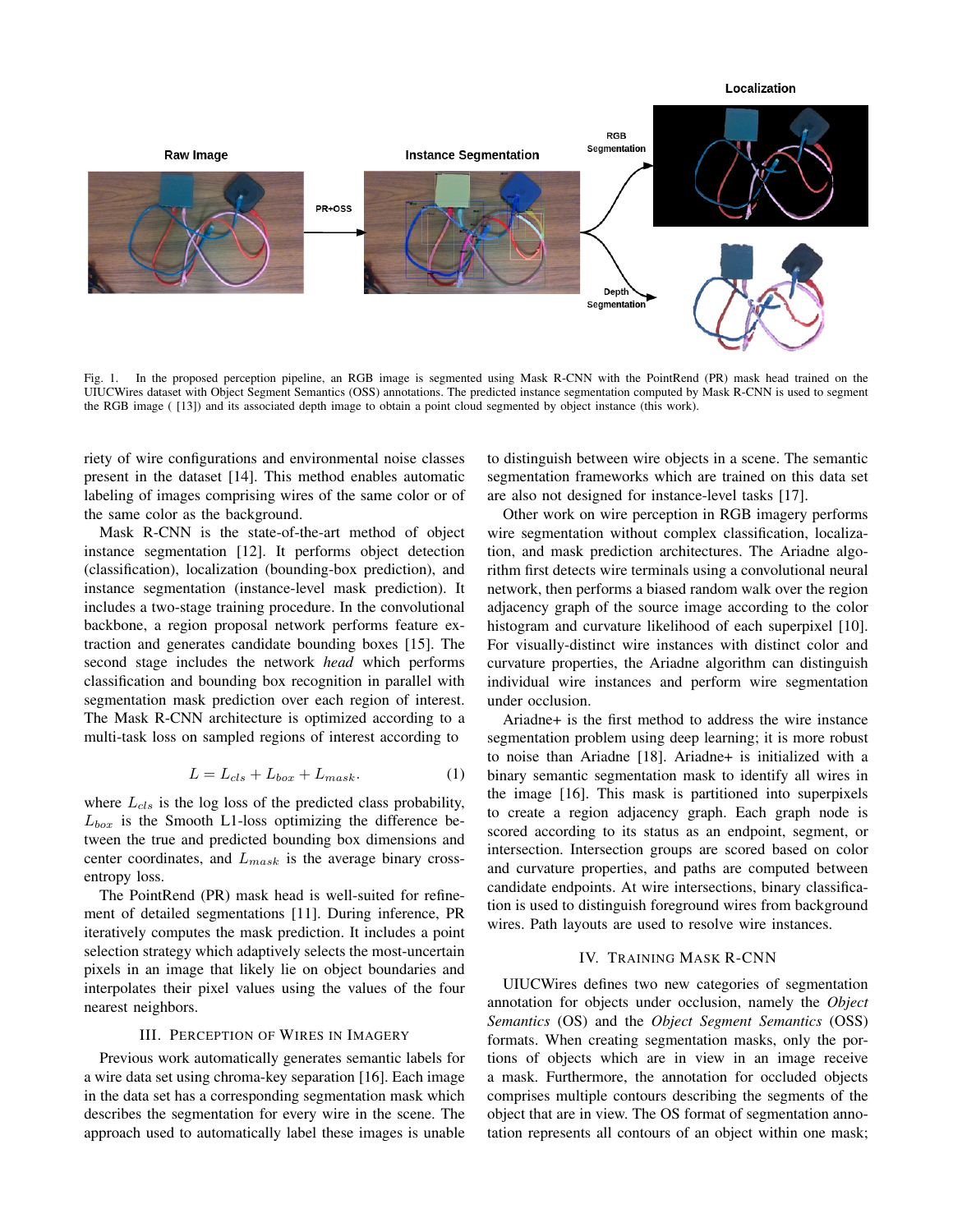the mask captures occlusion and wire crossings. The OSS format of segmentation annotation represents one contour of an object within the mask. UIUCWires provides both the OS and OSS annotation with corresponding category and bounding box information for every object in every image, and demonstrates significant improvement in wire instance segmentation tasks when training Mask-RCNN using OSS annotations as opposed to OS annotations [13].

This work uses Mask R-CNN as implemented in Detectron2 trained on the UIUCWires data [19]. The two models tested use the R50-FPN backbone network with the PointRend (PR) mask head with each of the OS and OSS mask representation schemes. The models are initialized with Mask R-CNN baselines pretrained on COCO instance segmentation tasks. The models were each trained with a learning rate of 0.00025, 30,000 iterations, and 8 images per batch [13].

## V. WIRE INSTANCE SEGMENTATION FROM RGBD IMAGERY

The complete instance segmentation procedure which generates object instance predictions on an RGB image and uses the instance bitmasks to segment the corresponding registered depth image to produce an object instance-aware point cloud is outlined in Figure 1. The proposed method of point cloud segmentation using the PR+OSS model for segmentation produces significantly more complete segmented point clouds than the PR+OS model as shown in in Figure 2. Preliminary results on two test scenes indicate an 153% improvement in the number of points recovered in depth segmentation using the PR+OSS model for segmentation as compared to the PR+OS model. These results are summarized in Table I.

The segmented point cloud was used to construct an object mesh of the scene using the Vedo 3D visualization library [20]. The mesh was processed with an outlier removal step using density-based clustering. The smoothed mesh is shown in Figure 3. The mesh reconstruction is a candidate 3D representation of the scene from raw RGB-D data. This 3D information about the shape of wires in the scene can be used to generate the normal vectors at each point along the surface of the mesh for use in grasp planning.

### VI. CONCLUSIONS AND FUTURE WORK

This work contributes an object instance-aware method for extracting unique wire and device point clouds from RGBD imagery by using Mask R-CNN trained on UIUCWires to segment and process a depth image. The OSS+PR model produces the most complete point clouds, but self-occlusion

TABLE I NUMBER OF POINTS IN INSTANCE-SEGMENTED POINT CLOUDS

| <b>Training Configuration</b> | Two-Wire Scene | Three-Wire Scene |
|-------------------------------|----------------|------------------|
| PR+OSS                        | 21.688         | 26.366           |
| $PR + OS$                     | 8.580          | 4.082            |



Fig. 2. Mask R-CNN with the PointRend (PR) mask head trained on the UIUCWires dataset with Object Segment Semantics (OSS) annotations produces more complete point cloud segmentations than the same model trained on the same dataset with Object Semantics (OS) annotations.



Fig. 3. The point cloud segmented using the PointRend (PR) Object Segment Semantics (OSS) training configuration can be converted to an object mesh for object grasping and manipulation applications.

still confounds wire point cloud segmentation. This work leaves three questions unanswered for future work:

- 1) Can a graph search method, such as the method used in Ariadne+, be combined with the instance segmentation performed by Mask R-CNN to improve instance segmentation performance for the class of wire instance segmentation problems?
- 2) Can multiple fused sensor perspectives improve scene point cloud and mesh retrieval for the 3D wire instance segmentation problem?
- 3) How do wire detection and segmentation frameworks trained on [13] and [16] compare?

The goal of this work is to demonstrate a method for 3D perception of wires to use for robotic interaction in a greater variety of contexts. In addressing remaining open questions, future work aims to improve the reconstruction quality for model-free deformable object perception.

### ACKNOWLEDGEMENTS

The authors thank Hameed Abdul-Rashid and Diego Rojas for engaging in helpful discourse about this work. Part of this work was performed during Jingyi Xiang's internship with the Undergraduate Research Apprenticeship Program and during Harry Zhao's internship through the Illinois Space Grant Consortium Undergraduate Research Opportunity Program. This work was supported in part by the NASA Space Technology Graduate Research Opportunity award 80NSSC21K1292 and the U.S. Department of Education through the Graduate Assistance in Areas of National Need Fellowship Program award P200A180050-19 at the University of Illinois Urbana-Champaign Department of Aerospace Engineering.